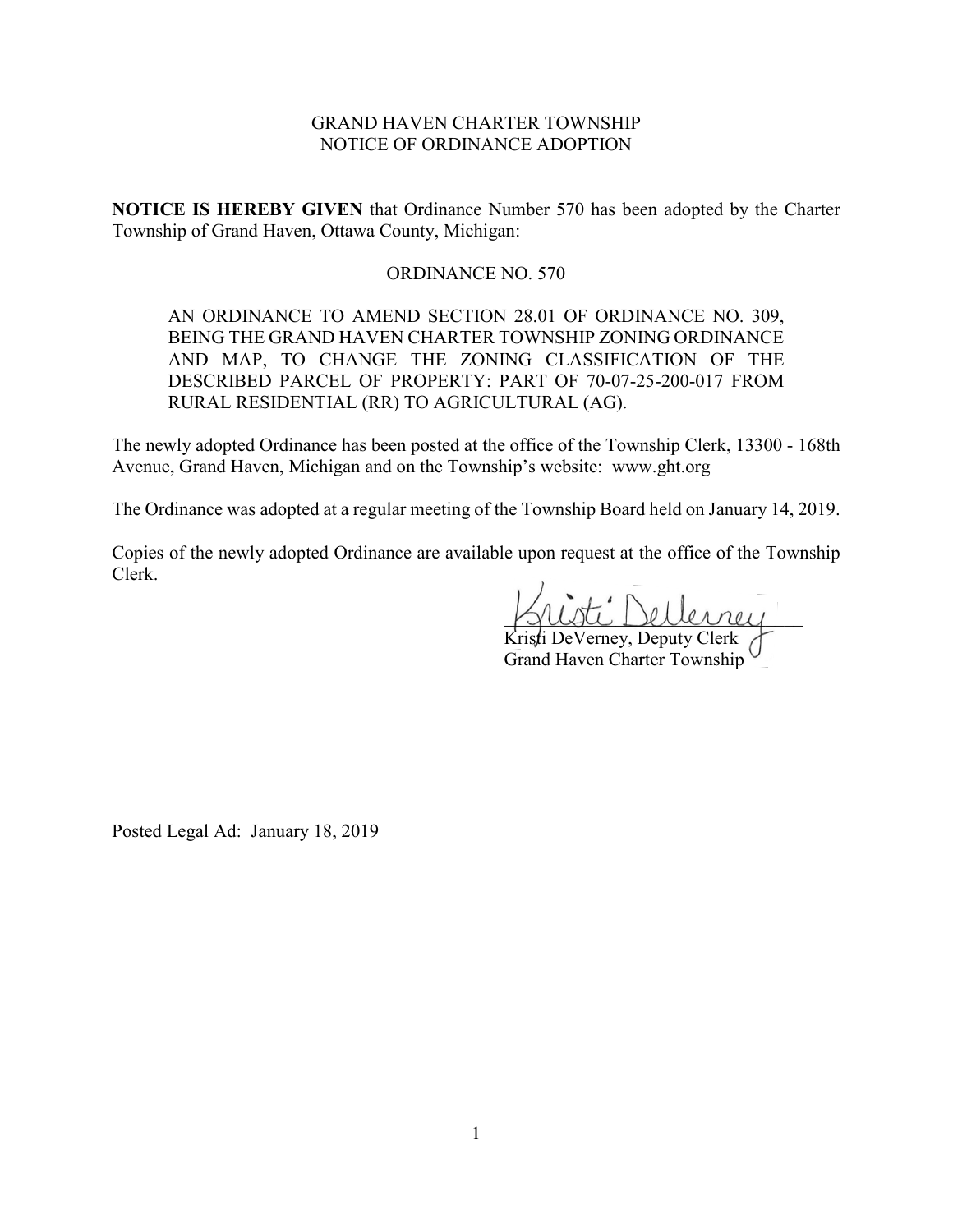## **ORDINANCE NO. 570**

### **ZONING MAP AMENDMENT ORDINANCE**

AN ORDINANCE TO AMEND SECTION 28.01 OF ORDINANCE NO. 309, BEING THE GRAND HAVEN CHARTER TOWNSHIP ZONING ORDINANCE AND MAP, TO CHANGE THE ZONING CLASSIFICATION OF THE DESCRIBED PARCEL OF PROPERTY: PART OF 70-07-25-200-017 FROM RURAL RESIDENTIAL (RR) TO AGRICULTURAL (AG).

GRAND HAVEN CHARTER TOWNSHIP, COUNTY OF OTTAWA, AND STATE OF MICHIGAN ORDAINS:

Section 1. Amendment. The Zoning Ordinance and Map of the Charter Township of Grand Haven, Ottawa County, Michigan, the map being incorporated by reference in the Zoning Ordinance for the Charter Township of Grand Haven pursuant to Chapter 3, shall be amended so that the following lands shall be rezoned from the Rural Residential District (RR) to the Agricultural District (AG). The lands are in the Charter Township of Grand Haven, Ottawa County, Michigan, and are described as follows:

PARCEL NUMBER: 70-07-25-200-017

NE 1/4 OF NE 1/4 SEC 25, T7N R16W

Section 2. Effective Date. This amendment to the Grand Haven Charter Township Zoning Ordinance was approved and adopted by the Township Board of Grand Haven Charter Township, Ottawa County, Michigan on January 14, 2019, after a public hearing as required pursuant to Michigan Act 110 of 2006, as amended; after introduction and a first reading on November 26, 2019, and after posting and publication following such first reading as required by Michigan Act 359 of 1947, as amended. This Ordinance shall be effective on January 26, 2019, which date is the eighth day after publication of a Notice of Adoption and Posting of the Zoning Map Amendment Ordinance in the *Grand Haven Tribune*, as required by Section 401 of Act 110, as amended. However, this effective date shall be extended as necessary to comply with the requirements of Section 402 of Act 110, as amended.

 $\mathcal{L}_\text{max}$  , and the contribution of the contribution of the contribution of the contribution of the contribution of the contribution of the contribution of the contribution of the contribution of the contribution of t

Mark Reenders, Township Supervisor Laurie Larsen, Township Clerk